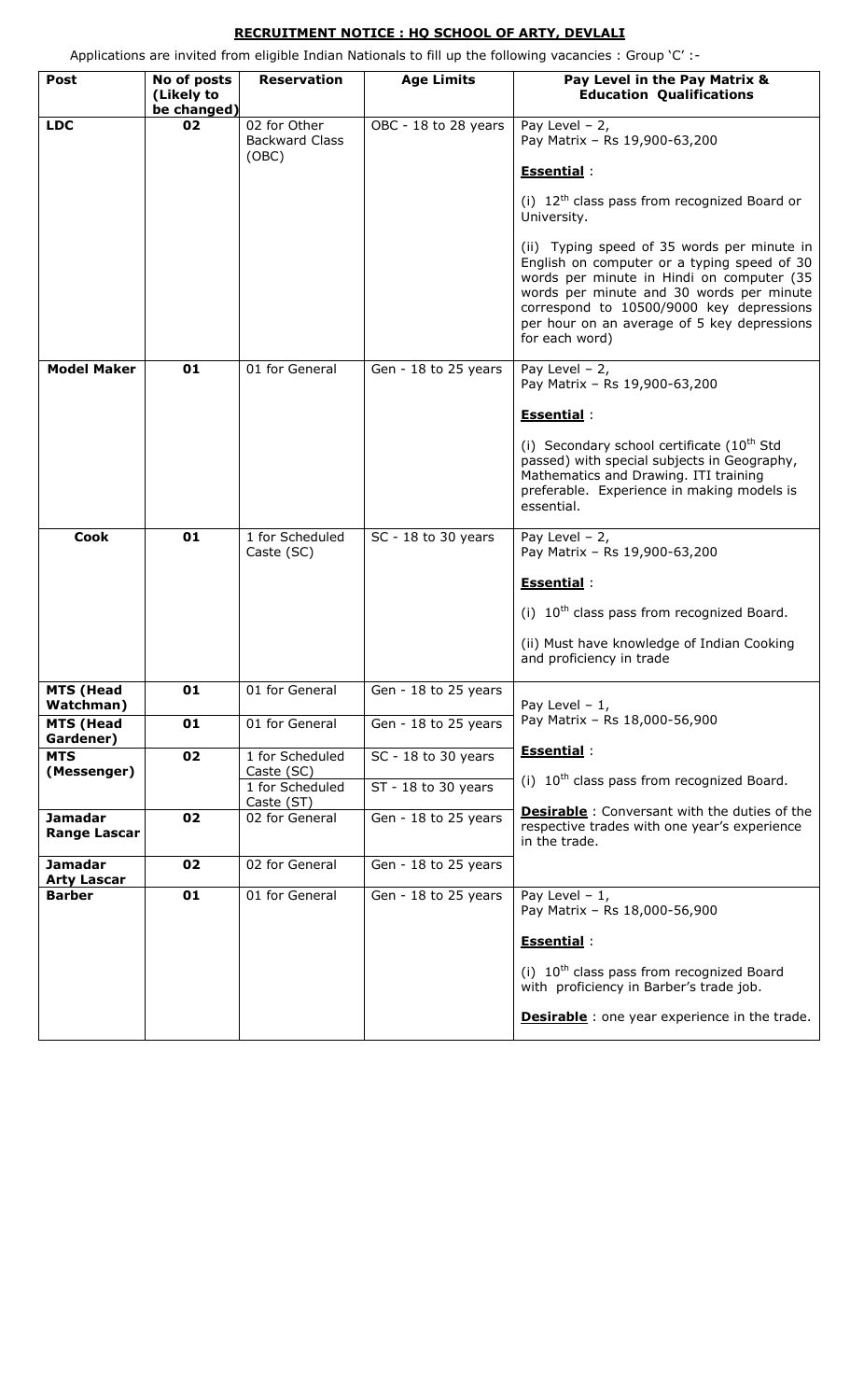| v |
|---|
|---|

| Trade - Vac    | (Likely to be<br>changed) | No of posts $\vert$ Reservation                    | <b>Age Limits</b>                                     | Pay Level in the Pay Matrix &                     |
|----------------|---------------------------|----------------------------------------------------|-------------------------------------------------------|---------------------------------------------------|
| <b>Fireman</b> | 02                        | 01 for Scheduled<br>Caste (SC)<br>01 for Scheduled | $\sqrt{SC - 18}$ to 30 years<br>$ST - 18$ to 30 years | Pay Level $-2$ ,<br>Pay Matrix - Rs 19,900-63,200 |
|                |                           | Tribe (ST)                                         |                                                       |                                                   |

#### **Education Qualifications for Fireman :**

#### **Essential** :-

(a) Must have passed Matriculation examination from a recognized Board/ University.

(b) Must have undergone training in Fire Fighting under a state fire service or a recognized institute of repute.

(c) Must be conversant with the use and maintenance of all types of extinguishers, House Fitting and Fire appliances and equipment's like Fire Engine, Trailer Fire Pumps and Foam Branches.

(d) Must be physically fit and capable of performing strenuous duties and must have passed the test specified in Note below

## **Desirable** :-

(a) Should be familiar with maintenance and operation of various types of Fire appliances.

(b) Experience of having worked in a regular civil or defence fire brigade as Fireman Gde-I or Senior Fireman.

(c) Have passed the General Fire Fighting Course of Defence Institute of Fire Research, Ministry of Defence or Sub-Officers Course from National Fire Service College, Nagpur or any other similar recognized course.

#### **Note :**

(a) Height without shoes: 165 cms provided that a concession of 2.5 cms in height shall be allowed for members of the Scheduled Tribe.

(b) Chest (Non-expanded) - 81.5 cms (c) Chest (Upon-expansion) - 85 cms (d) Weight - 50 Kgs minimum

(e) Endurance Test :

(i) Carrying a man (fireman lift of 63.5 kgs to a distance of 183 meters within 96 sec)

(ii) Clearing 2.7 meters wide ditch landing on both feet (long jumps).

(iii)Climbing 3 meters vertical rope using hand and feet.

**Total Vacancies 15**

#### **Important instructions to the Candidates/Applicants :-**

1. **Service Liability**. The above post are being filled by Direct Recruitment on the basis of all India Service Liability including Field Service.

2. **Address for Sending of Applications**. Interested candidates should send their applications in prescribed format, to "The Commandant, HQ School of Arty, Devlali Nasik (Maharashtra) Pin Code 422 401" in sealed envelope. The candidates must clearly subscribe "Application for the post of \_\_\_\_\_". Category i.e SC, ST, OBC or Gen etc should also be written on the envelope. Separate application in separate envelopes should be sent for each post.

3. **Self Addressed Envelops**. Candidates must send Self Addressed Envelop with Rs 25/- postal stamp duly pasted alongwith their applications, otherwise applications will be rejected.

4. **Last Date for Receipt of Applications**. Last date for receipt of application will be **21 days** from the date of publication of advertisement in the newspapers. In case of candidates belonging to Assam, Meghalaya, Arunachal Pradesh, Mizoram, Nagaland, Tripura, Sikkim, Laddakh Sub-division of Jammu and Kashmir State, Lahaul and Spiti District of Pangi Sub-Division of Chamba District of Himachal Pradesh, Andaman and Nicobar Island and Lakshadweep closing date of application shall be **28 days** from the date of publication of advertisement. However, the crucial date for determining the **age limit for all shall be 21 days** from the date of publication of advertisement. No application will be entertained after last date for receipt of applications. Selling of application format published by the Unit/Est authorities, is prohibited. This advertisement will also be placed at the [www.indianarmy.nic.in](http://www.indianarmy.nic.in/) and National Career Service (NCS) Portal of Ministry of Labour & Employment.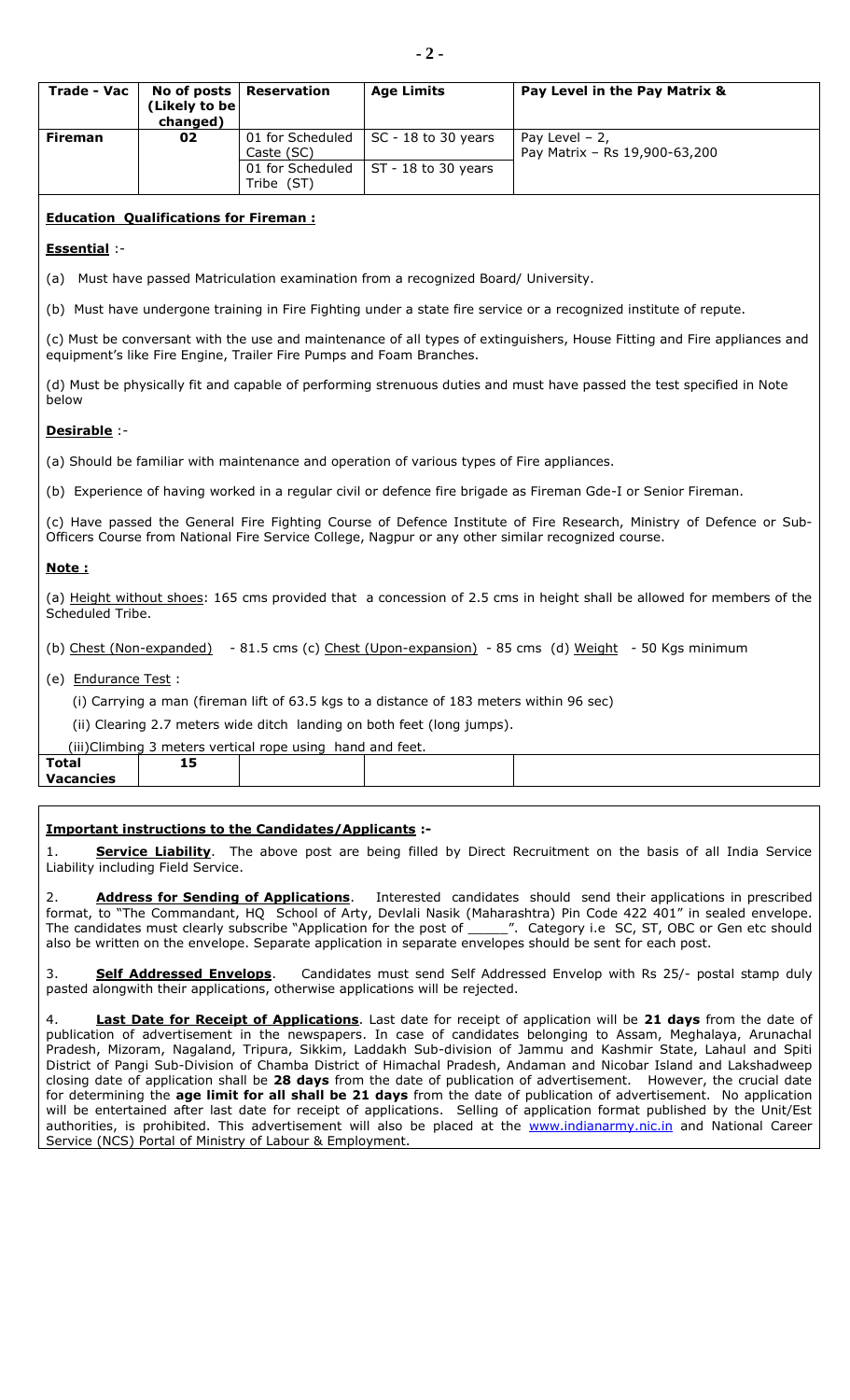5. **Requirement of Self-Attested Documents**. Self attested photocopies of relevant educational documents/caste certificate in prescribed proforma, OBC caste certificate with latest Non Creamy Layer certificate /experience certificates, 'No Objection Certificate' for Central Govt employees etc and colour passport photograph duly self-attested by the applicant pasted on the application should be enclosed. Incomplete and unsigned applications will be rejected. **Original certificates/Documents should not be send with the application**. These should be produced only at the time of written test, Typing test and skill test when called for otherwise candidature will be rejected straight way. Establishment is not responsible for any loss of original certificates.

## 6. **Points for Rejection of Applications During Scrutinizing :-**

- (a) Application not signed by the candidate. Photographs/documents not self-attested by the candidate.
- (b) The candidate is found to be overage/underage for the vacancy applied for.
- (c) Self attested copies of class  $10^{th}$  /12<sup>th</sup> Mark Sheet not found attached with the application form.
- (d) Caste certificates as applicable, in prescribed proforma from the competent authority, OBC caste
- certificate with latest Non Creamy Layer certificate not found attached with the application.
- (e) The application pertains to a vacancy/post not advertised.
- (f) The candidate is lacking requisite qualification for the vacancy he has applied for.
- (g) Format of the application is not as published in the advertisement.
- (h) Date of Birth proof not enclosed.
- (j) The application does not match the trade vacancy applied for. Application not found enclosed.
- (k) Supporting documents for the post applied for not found enclosed. Incomplete application/submission.
- $\overline{I}(l)$  More than one application submitted by the candidate for the same post or more than one post applied for in the same application.

(m) Furnishing of false, inaccurate of dubious information and submission of false/tampered documents. (n) Canvassing on application form in any manner and/or bringing any influence, political or otherwise, will entail disqualification.

(o) In case the candidate is found using unfair means or adopting any malpractice at any stage of selection process/tests.

(p) Any other deemed irregularity or reason as observed by the Board of Officers.

(q) Applications of those candidates which are rejected in preliminary scrutiny will not be intimated. Only those candidates will be informed who are eligible for written examination.

7. **Age Limit**. Crucial date for determining age limit for all candidates, including the candidates of the Employment Exchange etc shall be closing date of applications.

8. Government servant employees will be given relaxation as per existing Rules and Regulation. The Government servant must furnish a self-attested copy of "No Objection Certificate" from their employer/Offices alongwith their application, else their candidature/application will be cancelled.

9. The SC/ST/OBC candidates who apply against unreserved post are not to be given age and other concessions meant for SC/ST/OBC. Similarly, SC/ST/OBC candidates selected on merit vis-à-vis the general candidates are not to be counted towards SC/ST/OBC quota.

10. To reduce the number of candidates for one category of post for written examination, screening of applications on the basis of percentage of marks obtained in the examination for essential qualification may be carried out. A benchmark percentage may be fixed depending on the number of applications. No weightage can be given for additional qualification other than the prescribed in the Recruitment Rules. All candidates meeting the bench mark will be allowed to appear in the written examination.

11. Recruitment Board will not be responsible to pay any compensation in case of injury/death of a candidate during and after the tests. Decision of Recruitment board will be final in all matters. The recruitment board will not undertake any responsibility for sending a reply to the candidates, if not selected. No TA/DA is admissible. The candidates will have to make their own arrangements for written examination and skill test.

12. The decision of Appointing Authority regarding selection/rejection will be final. It is also made clear that the numbers of posts/vacancies are tentative and recruitment process can be cancelled/suspended/terminated by the Commandant at any stage due to administrative reasons. The numbers of vacancies given above are tentative and may increase or decrease at the time/stage of recruitment process. All the candidates are warned to be careful from the selfstyled agents/touts and also requested to report the same to Appointing Authority against any malpractice seen/observed by them.

13. The candidates appointed as "Multi-Tasking Staff" will perform the duties, as per 'Charter of Duties : MTS' received vide Arty Directorate (Arty-10B) letter No A/10017/3/GC/Arty-10B dated 25 Oct 2011.

14. **Verification of Documents/Certificates**. The appointment is provisional and is subject to the educational certificate and caste certificate being verified through proper channel. If the verification reveals that your claim of educational certificate and caste certificate is false, your services will be terminated forthwith, without assigning any further reasons and without prejudice to such further action as may be taken under the provisions of the Indian Penal Code for production of false certificate/document.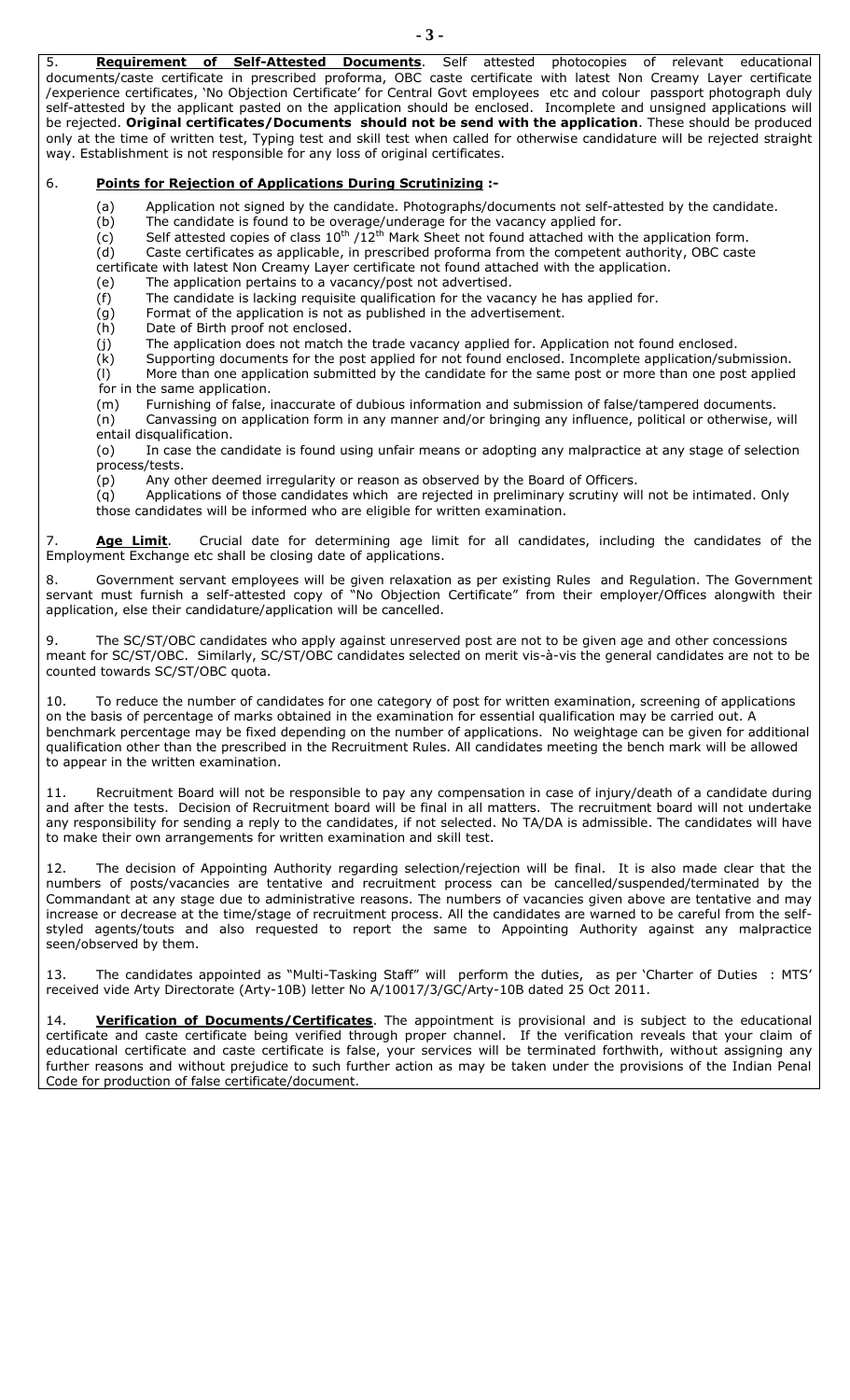15. The Question Papers of all written tests will be bilingual i.e. English and Hindi. The candidates are allowed to attempt all questions in the language of their choice on the correct question paper. However, the questions meant to assess proficiency in 'English Language' will be in English only. Merely fulfilling the basic selection criterion does not automatically entitle a person to be called for tests.

16. **Place of Test**. The written test and Typing test, skill test etc will be held at HQ School of Arty, Devlali (Maharashtra).

17 Skill tests will only be of qualifying nature and carries no separate marks. The selection will be made solely based on marks obtained by the applicants in the written test only subject to qualifying in the skill tests. The skill test will be conducted for all posts advertised less MTS (Head Watchman).

18. **Written Examination Syllabus for Multi-Tasking Staff (Non Technical).** The syllabus in respect of all Gp 'C' (Erstwhile Gp 'D') civilian posts i.e. MTS (Head Watchman, Head Gardener & Messenger), Jamadar Range Lascar, Jamadar Arty Lascar, Barber and Fireman is as under :-

| <b>Subject</b>                      | No of<br>Questions | Marks | <b>Duration</b> | <b>Negative</b><br><b>Marking</b> | <b>Remarks</b>                                                                                                                                                                                                          |
|-------------------------------------|--------------------|-------|-----------------|-----------------------------------|-------------------------------------------------------------------------------------------------------------------------------------------------------------------------------------------------------------------------|
| General Intelligence<br>& Reasoning | 25                 | 25    | 2 Hours         | 0.25<br>marks                     | Question paper will be objective type.<br>Questions of General Intelligence and Reason-                                                                                                                                 |
| Numerical Aptitude                  | 25                 | 25    |                 | for each                          | ing will be non-verbal considering the                                                                                                                                                                                  |
| General English                     | 50                 | 50    |                 | wrong                             | functions attached to the post. Questions on                                                                                                                                                                            |
| <b>General Awareness</b>            | 50                 | 50    |                 | answer                            | Numerical Aptitude and General English will be<br>simple, of a level that an average matriculate<br>will be in a position to answer comfortably.<br>Questions on General Awareness will be also<br>of similar standard. |

#### 19. **Syllabus for Written Examination for Recruitment to the Post of LDC.** The syllabus will be similar to what is given at Para 18. However, the standard of questions will be of **Intermediate.**

#### **Notes for LDCs** :-

**Note :** Only those candidates who secure at least the minimum qualifying marks in the written examination, as may be fixed by the Board of Officers / Establishment at their discretion, will be called for skill test.

Provided that candidates belonging to SC, ST and OBC may be called for the Skill Test by the Board of Officers by applying relaxed standards if the Board of Officers is of the opinion that sufficient number of candidates of this categories are not likely to be called for the skill test on the basis of general standard in order to fill up the vacancies reserved for these categories (i.e SC, ST & OBC).

**Note-I :** Central Government civilian employees must furnish "No objection Certificate" from their Employer/Office at the

time of the skill test that in the event of their final selection for the relevant posts through the examination, they would be

relieved by their Office for joining the new post/ service else their candidature will be cancelled.

## **Skill Test for LDCs : (Skill Test will be taken on Computer)**

- \* Typing Test will be of Qualifying in nature.
- \* English Typing @ 35 W.P.M (Time allowed 10 Minutes). Hindi Typing @ 30 w.p.m. (Time allowed 10 minutes)
- \* (35 w.p.m. and 30 w.p.m. corresponds to 10500 Key Depressions Per Hour/9000 Key Depressions Per Hour on an average of 5 key depressions for each word)
- \* (Typing Test will be conducted later for those candidates who qualify in the Written Examination. Such Typing Test will be conducted only in English or Hindi and candidates while applying for the Examination, will have to indicate his/her choice/option for Skill Test Medium separately in the Application Form).

20**. Written Examination Syllabus for Model Maker and Cook.** The Examination pattern/Syllabus being practiced by Staff Selection Commission (SSC) for each category of posts generally in lines as given at Para 18. Moreover, the Board of Officers formed for conducting the Exam are at liberty to include minor variation in syllabus with reference to functional areas for all categories.